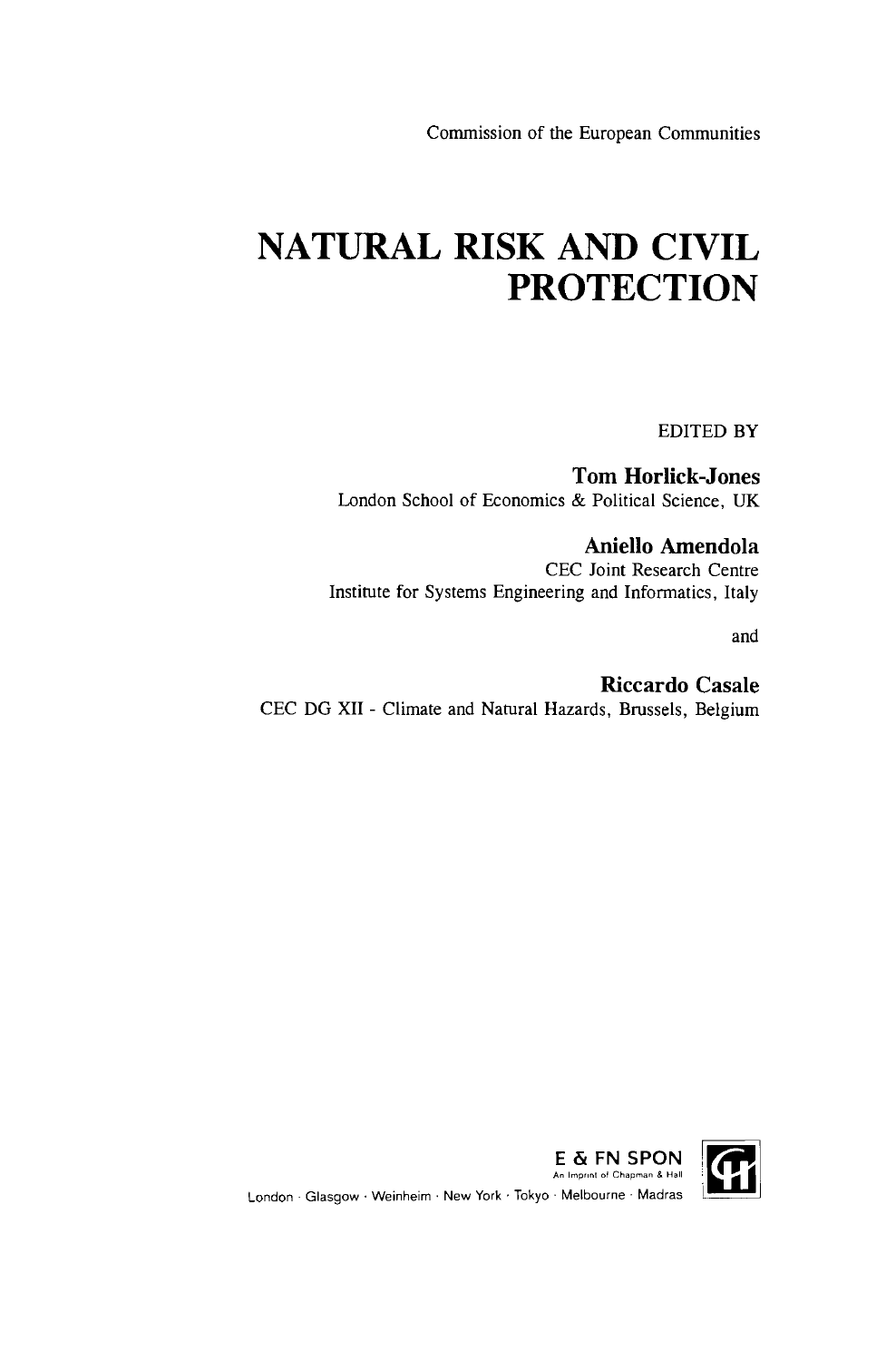#### **Published by E & FN Spon, an imprint of Chapman & Hall, 2-6 Boundary Row, London SEI 8HN, UK**

Chapman & Hall, 2-6 Boundary Row, London SEI 8HN, UK Blackie Academic & Professional, Wester Cleddens Road, Bishopbriggs, Glasgow G64 2NZ, UK Chapman & Hall GmbH, Pappelallee 3, 69469 Weinheim, Germany Chapman & Hall USA, 115 Fifth Avenue, New York, NY 10003, USA Chapman & Hall Japan, ITP-Japan, Kyowa Building, 3F, 2-2-1 Hirakawacho, Chiyoda-ku, Tokyo 102, Japan Chapman & Hall Australia, 102 Dodds Street, South Melbourne, Victoria 3205, Australia Chapman & Hall India, R. Seshadri, 32 Second Main Road, CIT East, Madras 600 035, India

First edition 1995

© 1995 ECSC, EC, EAEC, Brussels and Luxembourg

Publication arrangements by Commission of the European Communities, Directorate-General Telecommunications, Information Industries and Innovation, Scientific and Technical Communication Unit, Luxembourg.

EUR 16050 EN

#### LEGAL NOTICE

Neither the Commission of the European Communities nor any person acting on behalf of the Commission is responsible for the use which might be made of the following information.

No responsibility is assumed by the Publisher for any injury, and/or damage to persons or property as a matter of products liability, negligence or otherwise, or from any use or operation of any methods, products, instructions or ideas contained in the material herein

#### Printed in Great Britain by St Edmundsbury Press, Bury St Edmunds, Suffolk

#### ISBN 0 419 19970 5

Apart from any fair dealing for the purposes of research or private study, or criticism or review, as permitted under the UK Copyright Designs and Patents Act, 1988, this publication may not be reproduced, stored, or transmitted, in any form or by any means, without the prior permission in writing of the publishers, or in the case of reprographic reproduction only in accordance with the terms of the licences issued by the Copyright Licensing Agency in the UK, or in accordance with the terms of licences issued by the appropriate Reproduction Rights Organization outside the UK. Enquiries concerning reproduction outside the terms stated here should be sent to the publishers at the London address printed on this page.

The publisher makes no representation, express or implied, with regard to the accuracy of the information contained in this book and cannot accept any legal responsibility or liability for any errors or omissions that may be made.

#### **Publisher's Note**

This book has been produced from camera ready copy provided by the individual contributors.

A catalogue record for this book is available from the British Library

So Printed on permanent acid-free text paper, manufactured in accordance with ANSI/NISO Z39.48-1992 (Permanence of Paper).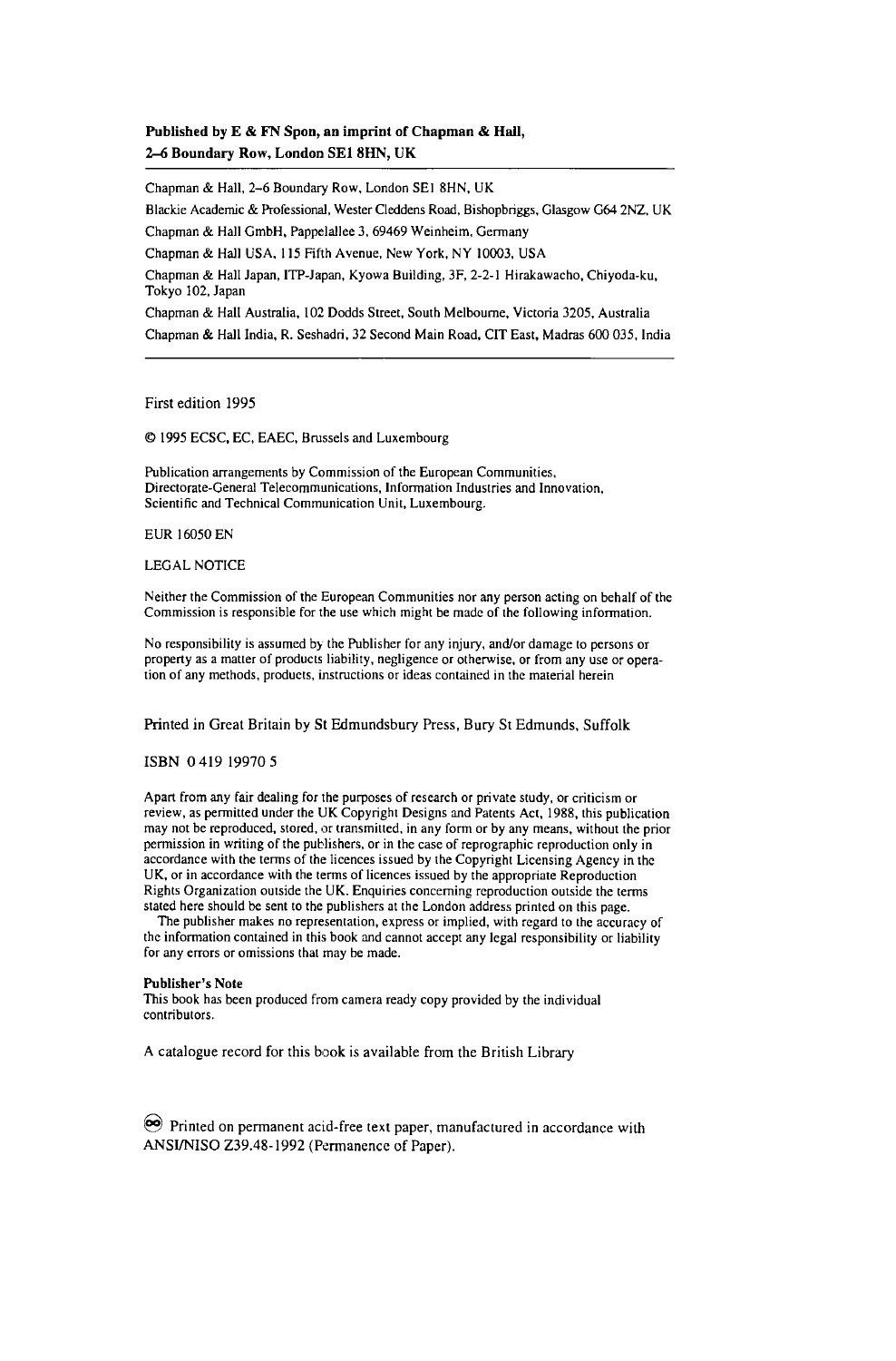# A risk assessment methodology at Vesuvius based on the global volcanic simulation

# F. DOBRAN

*Istituto Nazionale di Geofisica, Rome, Italy and Department of Earth System Science. New York University, New York, USA* 

### **ABSTRACT**

Vesuvius poses a great natural hazard in Europe. Its reawakening may bring an unimaginable catastrophe in the Vesuvian area and great consequences to the modern civilization. A correct risk assessment methodology at Vesuvius should involve interdisciplinary research where the volcanic hazard and risk mitigation are determined through global volcanic simulations. In this endeavor, the Commission of the European Communities should play a central role in sponsoring and organizing the required interdisciplinary research which is required for the risk quantification and mitigation in the Vesuvian area.

# 1 Introduction

The Somma-Vesuvius has exhibited various types of activities for the past 35,000 years (Lirer et al., 1973). Large-scale plinian eruptions Codola, Sarno, Basal, Greenish, Lagno Amendolare , Mercato, Avellino, and Pompei each erupted several cubic kilometers of material and occurred every few centuries to millennia, whereas the intermediate-scale subplinian eruptions (AD 412, 1631) occurred every few centuries each erupting about 0.1 km<sup>3</sup> of material (Macedonio et al., 1990). The smaller-scale strombolian and effusive events occurred every few decades, and it appears that these events normally follow the plinian and subplinian eruptions until the conduit closes (Dobran, 1993a). A common feature of the plinian eruptions is that they were intermittently interrupted due to partial column collapses producing pyroclastic surges and flows, and terminated with the interaction of magma with water from underground aquifers (Sheridan et al.. 1981; Sigurdsson et al., 1985; Barberi et al., 1988, 19S9).

Some insight on the future activity of Vesuvius and on its effects on the surroundings can be established from the studies of its past behavior and distribution of its products. The results from these kinds of studies are, however, poorly constrained by thermodynamics, geophysics, and thermofluid-dynamics, and a more precise assessment of the future behavior of Vesuvius could be achieved by modeling of the entire volcanic system (Dobran et al., 1990; Dobran. 1993a). The definition of the possible future behavior of Vesuvius is of major importance since

*Natural Risk and Civil Protection* Edited by Tom Horlick-Jones, Anicllo Amendola and Riccardo Casale. Published in 1995 by E & FN Spon. ISBN 0 419 19970 5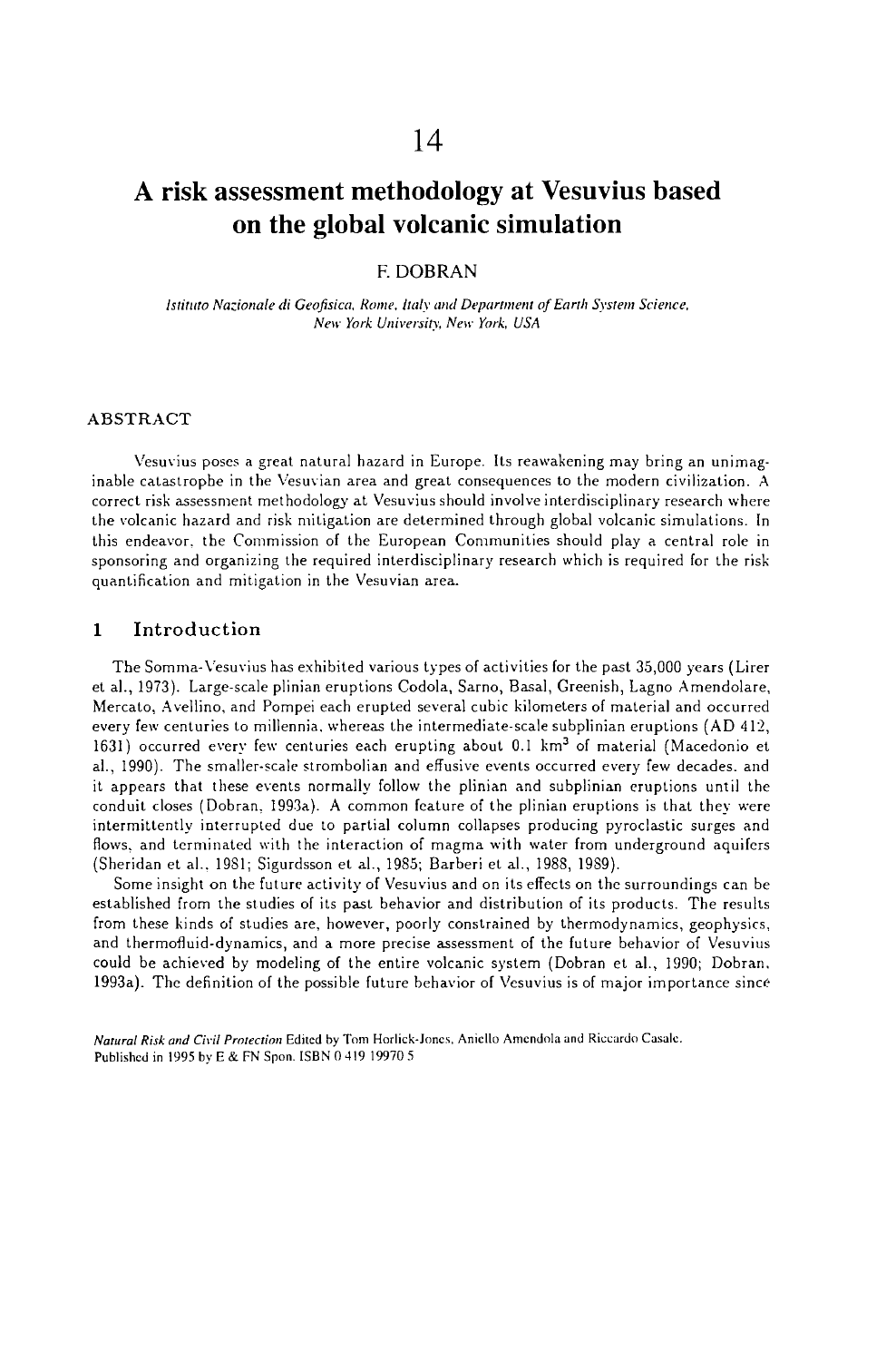the explosive events at this volcano have always been accompanied by severe damages and fatalities in the Yesuvian area.

In 1992, a commission formed by the Ministro della Protezione Civile of Italy produced guidelines for the evaluation of the volcanic risk associated with the Vesuvian area and established that there are about 700,000 persons exposed to the risk (GNV, 1992). Early in 1993 the National Volcanic Group of Italy (GNV) produced a call for proposals to promote a three-year plan of research on Vesuvius with the objective to obtain, through interdisciplinary approach, a quantification of the hazard of the volcano. Inspite of an urgent need to quantify the volcanic risk at Vesuvius through interdisciplinary efforts, little if any concrete steps have so far been taken by the responsible agencies both to promote and fund research to adequately assess the risk in the Vesuvian area (Dobran, 1993b).

The purpose of this paper is to summarize a risk assessment methodology which should be used for correctly assessing the volcanic risk at Vesuvius. It will be concluded that such an approach requires truly interdisciplinary research efforts and that the Commission of the European Communities may be the only viable European agency able to support and manage such efforts and avoid a future catastrophe of the most dangerous volcano in Europe.

# 2 Risk Assessment Methodology Based on Global Volcanic Simulation

The evaluation of a volcanic risk, or the possibility of a loss, such as life, property, productive capacity, *etc.,* within the area subject to the hazard(s), is based on the knowledge of hazard, vulnerability, and value (Tilling, 1989). *Hazard* is the probability of a given area being affected by potentially destructive volcanic products within a given period of time; *value* may include the number of lives, property and civil works; and *vulnerability* is a measure of the proportion of value likely to be lost in a given hazardous event. A correct risk assessment strategy must involve *risk mitigation,* which includes hazard identification and zonations, control of eruptions, and emergency management. The first two characteristics of risk mitigation can be quantified through volcanic simulations and realization of proper engineering measures to reduce or avoid the hazard. In this paper the emergency management will not be discussed, but it should be clear that this will depend on the proper realization of the first two problems associated with risk mitigation.

The determination of volcanic risk at Vesuvius should be based on an interdisciplinary scientific model which must be tested with past eruptions (Dobran, 1993a). Such a *Global Volcanic Simulator* could be used to establish probabilistic hazard maps and an assessment of vulnerability of the population and property in the Vesuvian area. The volcanic hazardzonation maps should delimit the zones of hazard related to *each type of event,* such as due to tephra fallout, lava flows, pyroclastic flows, debris avalanches and lahars, volcanic gases, *clc.* These requirements are the "how' and "when" objectives of volcanology as advocated by Dobran et al. (1990). From simulations, the volcanic events can be established as probabilities because the system modeling constraints cannot be ascertained with certainty. The production of hazard-zonation maps for the Vesuvian area should be based on the past eruption events as well as on the forecasted events produced by a Global Volcanic Simulator. As an example of current modeling capabilities, Figure 1 illustrates the time-wise distribution of pyroclastic flows at Vesuvius which were produced by simulating magma ascent along the conduit and volcanic columns (Dobran et al., 1993) for a medium-scale eruption typical of the 1631 eruption which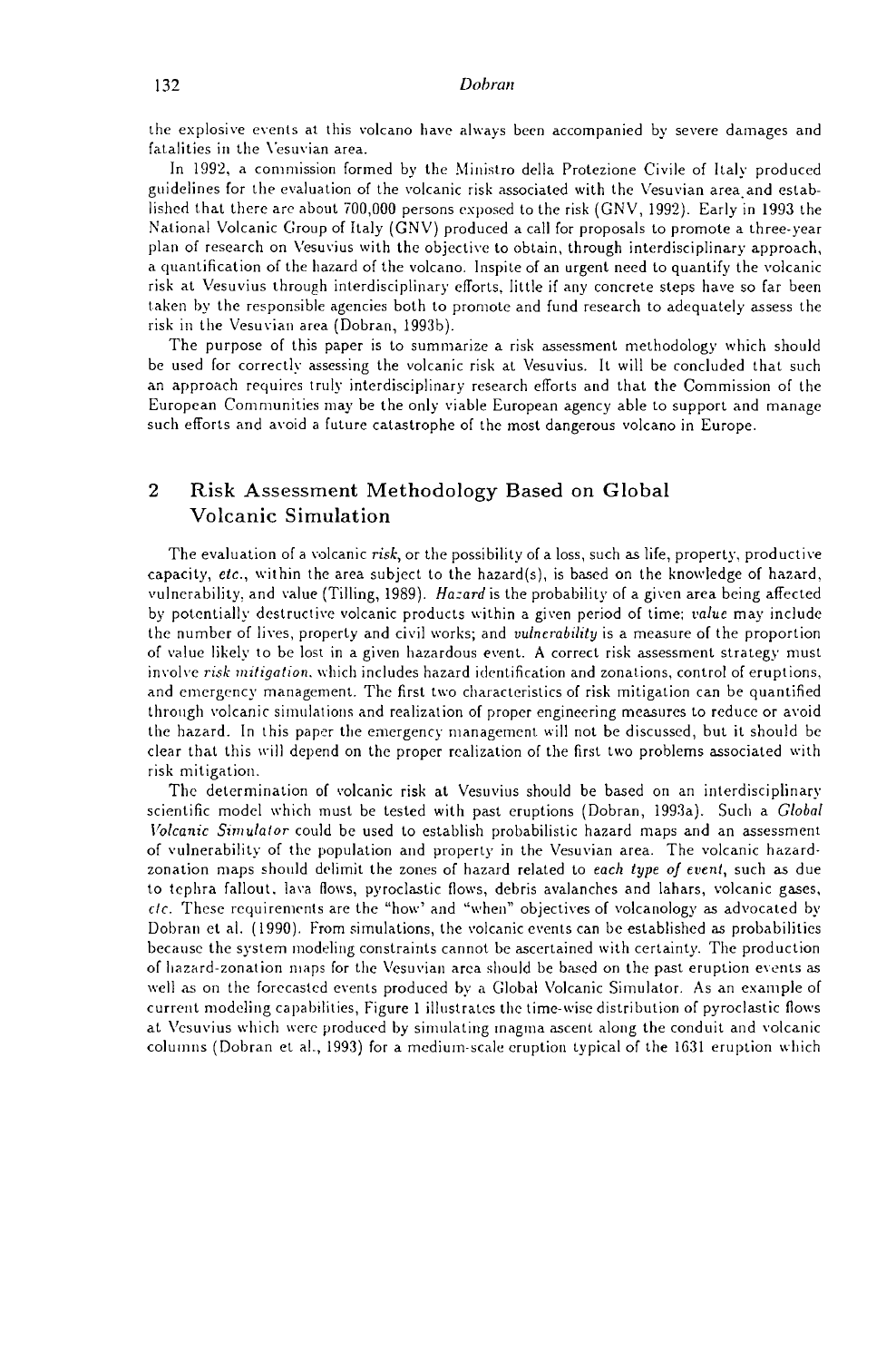

Figure 1. Pyroclastic flow hazard at Vesuvius due to a medium- scale eruption (Dobran et al., 1993). The topographies A and Β are in the directions of Tyrrhenian Sea and Somma Vesuviana, respectively, where the times denote the arrival of pyroclastic flows at different distances from the vent. Note that the pyroclastic flows reach the Tyrrhenian Sea and are not arrested by Monte Somma.

killed several thousand people (Rosi et al., 1993). As seen from this figure, the pyroclastic flows reach the Tyrrhenian sea in less than 10 minutes and are not even stopped by the Monte Somma relief. Such simulations are very effective to investigate strategies for hazard and vulnerability reductions of pyroclastic flows as shown in Figure 2. This figure shows pyroclastic flows moving along the slopes of Vesuvius with and without artificial barriers constructed on the slopes. A 30 m high barrier constructed at about 4.5 km from the vent demonstrates dramatically how through the appropriate engineering measures an energetic pyroclastic flow may be stopped and its hazard reduced considerably. This implies that it may indeed not be necessary to depopulate the Yesuvian area population, but only relocate the populations in those areas where the engineering measures cannot be realized effectively. The realization of such measures depends on the *quantification* of future volcanic events at Vesuvius which can be adequately realized only by developing global volcanic simulation capabilities.

The development of a Global Volcanic Simulator for Vesuvius requires volcanological, geological and geophysical data, and parametrization of magmas to define the volcanic system, verify the computer simulations, and forecast future volcanic events at Vesuvius. These data pertain to the definition of initial and boundary conditions of the volcanic complex and the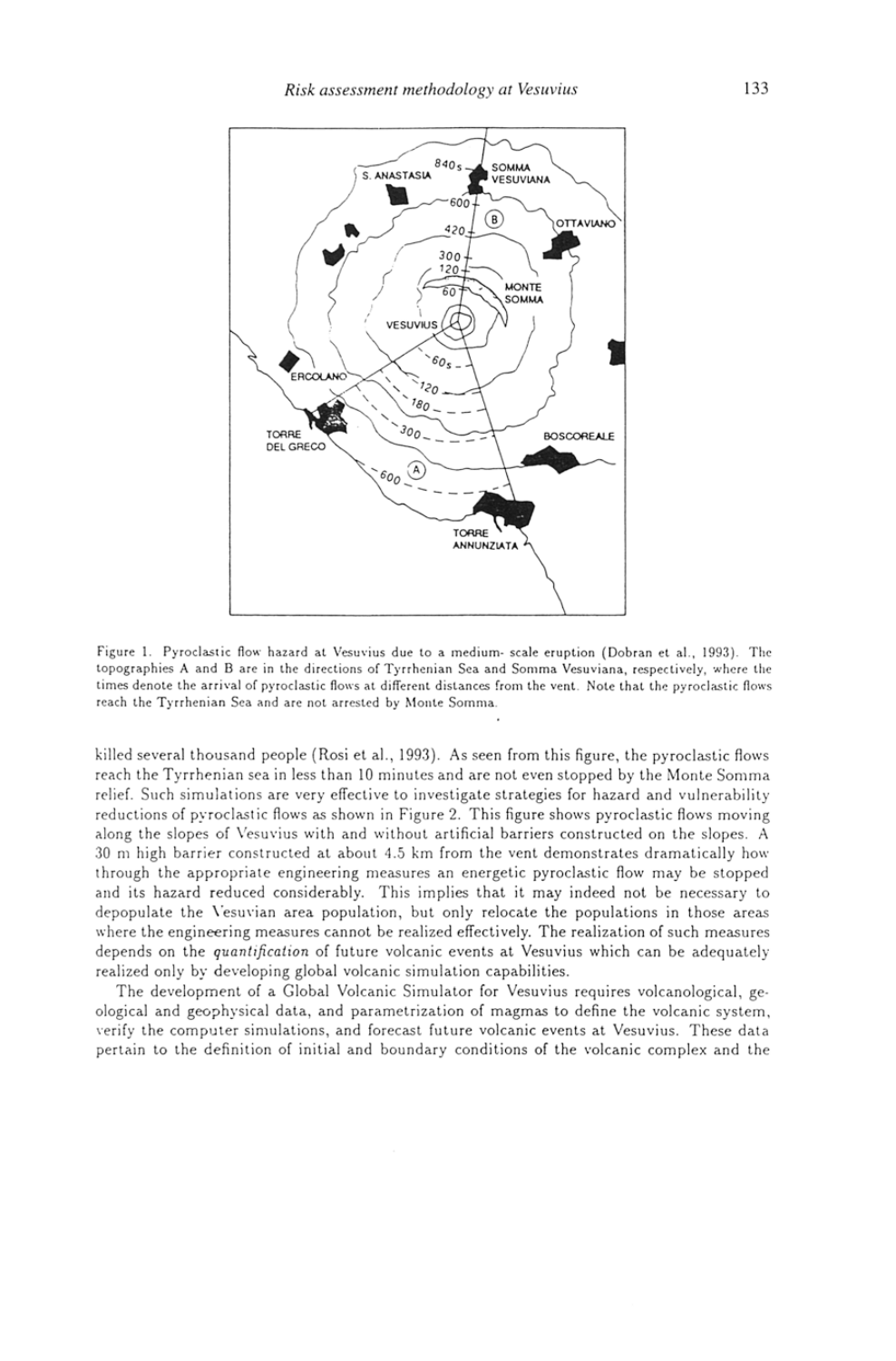

Figure 2. Computer simulations of volcanic plumes and pyroclastic flows moving along the southern slopes of Vesuvius (Dobran, 1993). (a) Column collapse from an eruption typical of the AD 79 gray eruption phase of Vesuvius. At 300 s from the beginning of column collapse a phoenix cloud is seen at about 3.5 km from the vent and the flow reaches the Tyrrhenian Sea 7 km away from the vent, (b) Column collapse from a medium-scale eruption of Vesuvius and the effects of 30 m high barriers placed at about 2.5 and 4.5 km from the vent. At 600 s shown in the figure, the pyroclastic flow is arrested by the lower barrier. Contour levels shown in the figures represent pyroclasts volumetric fractions and, starting from the outer flow region, correspond to  $10^{-8}$ ,  $10^{-8}$ ,  $10^{-6}$ ,  $10^{-4}$ ,  $10^{-2}$ , and  $10^{-1}$ .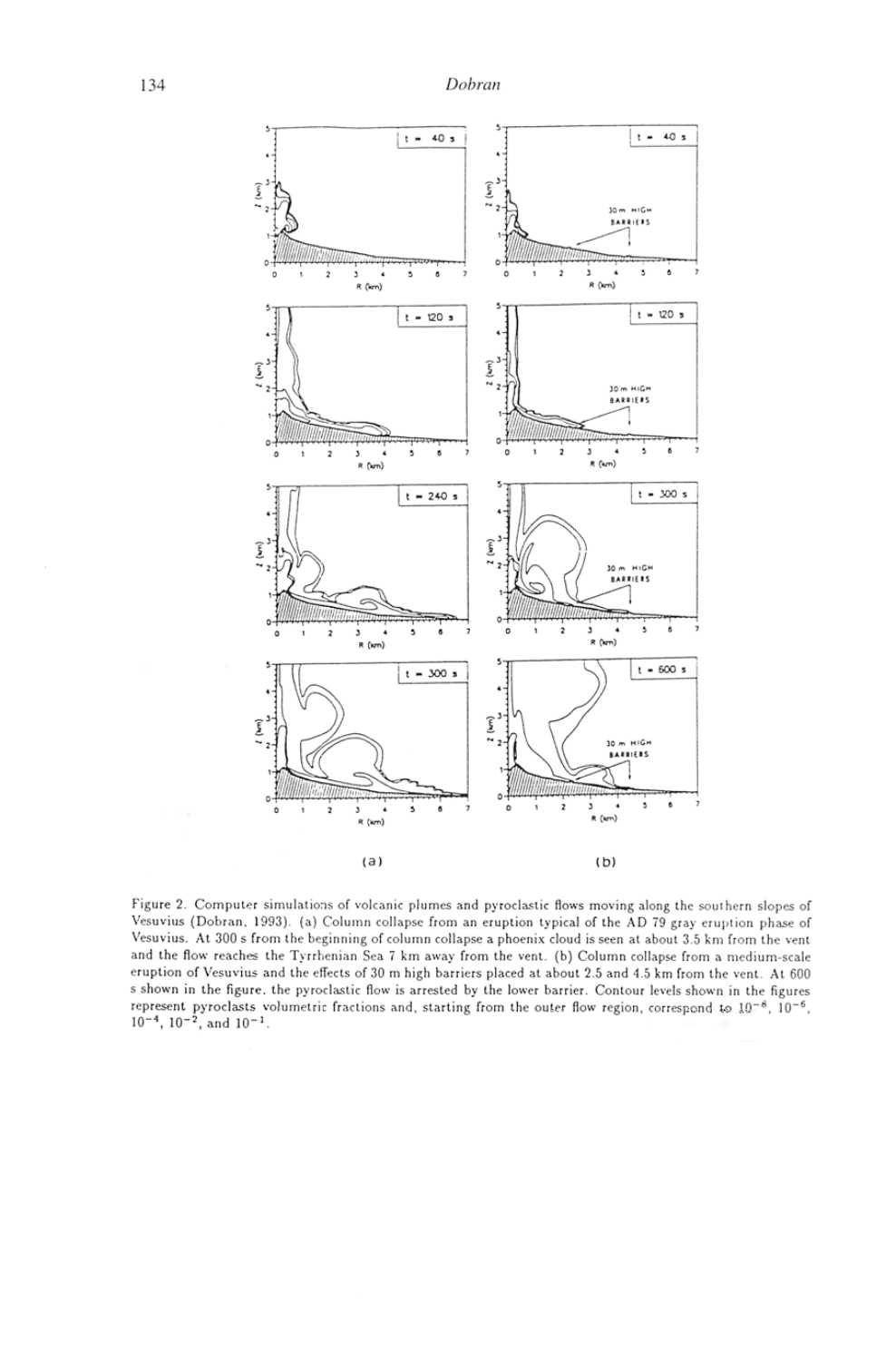identification of the 1631 eruption parameters (Dobran, 1993a). The identification of initial and boundary conditions requires the establishment of substructural conditions of the volcano, such as magma supply, magma differentiation, and volcanic edifice conditions. In particular, the establishment of a geological model of Vesuvius is necessary for a detailed specification of the volcanic edifice. The identification of the 1631 eruption parameters required for simulator verification calls for a topographic reconstruction of the Vesuvius prior to the eruption in 1631, detailed studies of stratigraphie layers and their spatial and temporal correlations to establish the composition and granulometry of the erupted material and association of these data with the conditions at the vent during the course of the eruption, provenance and characterization of lithics, identification of the location and thermal states of aquifers, and reconstruction of the time-wise behavior of mass flow-rates during the plinian and pyroclastic flow phases of the eruption. Geophysical studies at Vesuvius are urgently needed and should involve the realization of high-resolution and three-dimensional seismic tomography. The thermodynamic parametrization studies of magmas should have the objective of parametrizing the Vesuvian magmas in terms of composition, pressure, and temperature where the time-scale of molecular relaxation processes may be important.

The forecast of volcanic events at Vesuvius requires global modeling of the volcanic system (Dobran, 1993a). This modeling should adequately resolve the thermofluid-dynamic processes of magma mixing, differentiation, and crystallization in the magma chamber, changes in the magma chamber geometry with time due to the inflow and outflow of magma and changing stresses of surrounding rocks, magma ascent along the conduit(s) and interaction with conduit's walls, structural response of the volcanic edifice to magma chamber and conduit processes, and distribution of erupted products in the atmosphere and along the slopes of the volcano. The global model should therefore simulate all relevant physical processes below and above the surface of the Earth well and efficiently. A volcanic system such as Vesuvius may be conveniently divided into different parts or domains characterized by unique properties or characteristic physical phenomena. These parts may consist of magma chamber, conduit, soil or country rock, and pyroclasts domains. Modeling of elastic, plastic, and nonhomogeneous media, and multicomponent and multiphase flow phenomena in magma chamber, conduit(s), and atmosphere requires the development of appropriate physical models and associated constitutive equations. The global simulation of Vesuvius will thus depend on the effectiveness of combining different domain models into an overall computational scheme involving a multiprocessor computer environment whereby to each processor of a multiprocessor computer, or to each computer in a distributed computer environment, is assigned a single domain or part of this domain. The appropriate division of computational tasks among processors in a parallel computational environment will require careful optimization studies involving physical models, numerical algorithms, and computer architectures.

# 3 Vesuvius as a High Priority Research on Natural Hazards

The responsible scientists cannot underestimate the destructive potential of Vesuvius, and the responsible politicians cannot dismiss the issue just because Vesuvius is not active at present. This volcano produced violent explosive eruptions in the past, and if the history is any lesson it will erupt again in the foreseeable future and may produce consequences unimaginable in human toll and property loss. Today we have the resources to start working toward this appointment with Vesuvius in the future and should not allow the problem to slip because of our human weaknesses. The Vesuvius problem transcends the Italian boundaries, both in terms